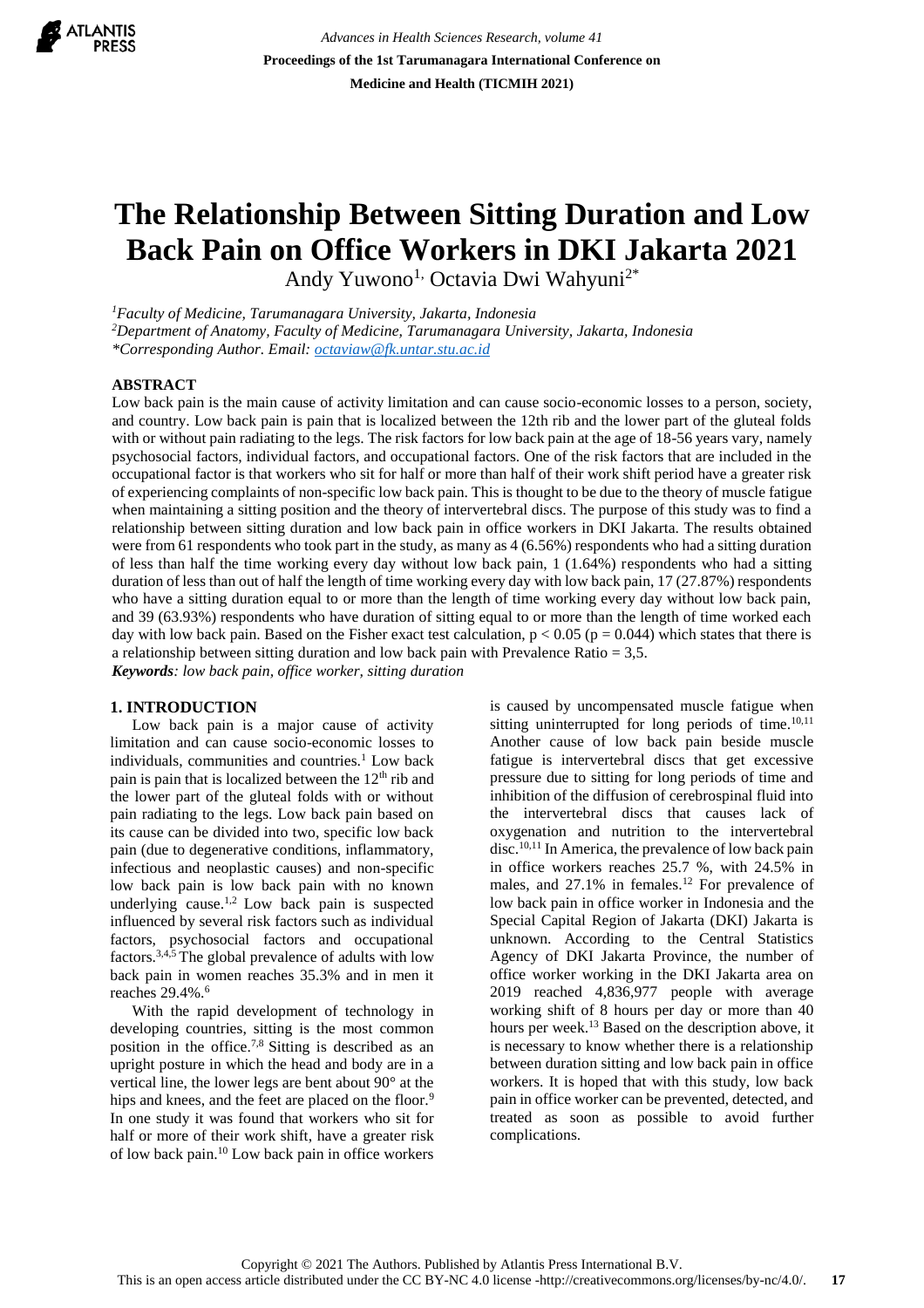**Table 1**. Characteristic of The Respondents (N=61)

| <b>Variable</b>                                                                                                                                       | Frequency $(\% )$        | Mean ± SD        | <b>Median</b><br>(Min;Max) |
|-------------------------------------------------------------------------------------------------------------------------------------------------------|--------------------------|------------------|----------------------------|
| <b>Sex</b>                                                                                                                                            |                          |                  |                            |
| $\bullet$ Male                                                                                                                                        | 27 (44.26%)              |                  |                            |
| $\bullet$ Female                                                                                                                                      | 34 (55.74%)              |                  |                            |
| Age (years)                                                                                                                                           |                          | $29.38 \pm 6.19$ | 29 (19;47)                 |
| Low back pain                                                                                                                                         |                          |                  |                            |
| $\bullet$ yes                                                                                                                                         | 40 (65.58%)              |                  |                            |
| $\bullet$ no                                                                                                                                          | 21 (34.42%)              |                  |                            |
| Work shift each day (hours)                                                                                                                           |                          | $8.26 \pm 1.0$   | 8(7;13)                    |
| Sitting duration when working (hours)<br>sitting duration $\lt \frac{1}{2}$ work shift<br>$\bullet$<br>sitting duration $\geq \frac{1}{2}$ work shift | $5(8.2\%)$<br>56 (91.8%) | $6.31 \pm 1.4$   | 6(3;10)                    |

# **2. METHODS**

This study is a cross-sectional analytical study. This study was conducted in DKI Jakarta from January 2021 to March 2021. The subjects of this study were 61 respondents who were office worker in DKI Jakarta and were taken using a purposive sampling technique. The inclusion criteria of this study were office worker in the DKI Jakarta area who did not have disorders of the musculoskeletal system, had a normal body mass index (BMI=18-25 kg/m2), worked in a sitting position most of the time while working and were willing to take part in this study. Data retrieval in this study used a questionnaire to obtain personal data, the history of complaints on the respondent and the duration of the respondent's sitting at workplace every day. The Oswestry Disability Questionnaire was used to assess complaints of low back pain in respondents based on how low back pain affecting respondent daily activity.<sup>4,5</sup> The collected data were analyzed to determine the association between sitting duration and low back pain using the Fisher Exact Test with a significance limit of  $p < 0.05$ .

#### **3. RESULTS**

From 61 respondents who joined this study, 34 respondents (55.74%) were female and 27 respondents (44.26%) were male. The average age of the respondents was 29.38 years old (SD=6.19, median=19;47). The majority of respondents suffer from low back pain, as many as 40 respondents (65.58%). The average respondent's workings hour is 8.26 hours per day. Based on the sitting duration at work compared to the work shift each day, 5

people (8.2%) had a sitting duration of less than half of work shift each day and 56 people (91.2%) had a sitting duration equal or more than half the work shift each day. (Table 1)

In this study, it was found that 5 respondents had a sitting duration of less than half the work shift every day, 4 respondents (6.56%) not experiencing low back pain and 1 respondent (1.64%) experiencing low back pain. From 56 respondents who had a sitting duration equal to or more than half of work shift each day, 17 respondents (27.87%) did not experience low back pain and 39 respondents (63.93%) experienced low back pain. The results of this study showed a significant relationship between the duration of sitting at work and low back pain with a value of  $p = 0.044$ . Based on the epidemiological association, the prevalence ratio (PR) was 3.5. This means that the incidence of low back pain is 3.5 times greater in office worker who have a sitting duration of more than half the time of work each day compared to office worker who have the duration of sitting is less than half the length of time working each day. (Table 2)

#### **4. DISCUSSION**

In this study, it was found that the average age of respondents who experienced low back pain was 29 years, this result is in line with a study conducted by Hoy D et al which stated that the prevalence of low back pain increased when individuals reaching age of 20-29 years. When Individuals getting older, the function of the muscles to hold the body position decreases, and the body's compensation for muscle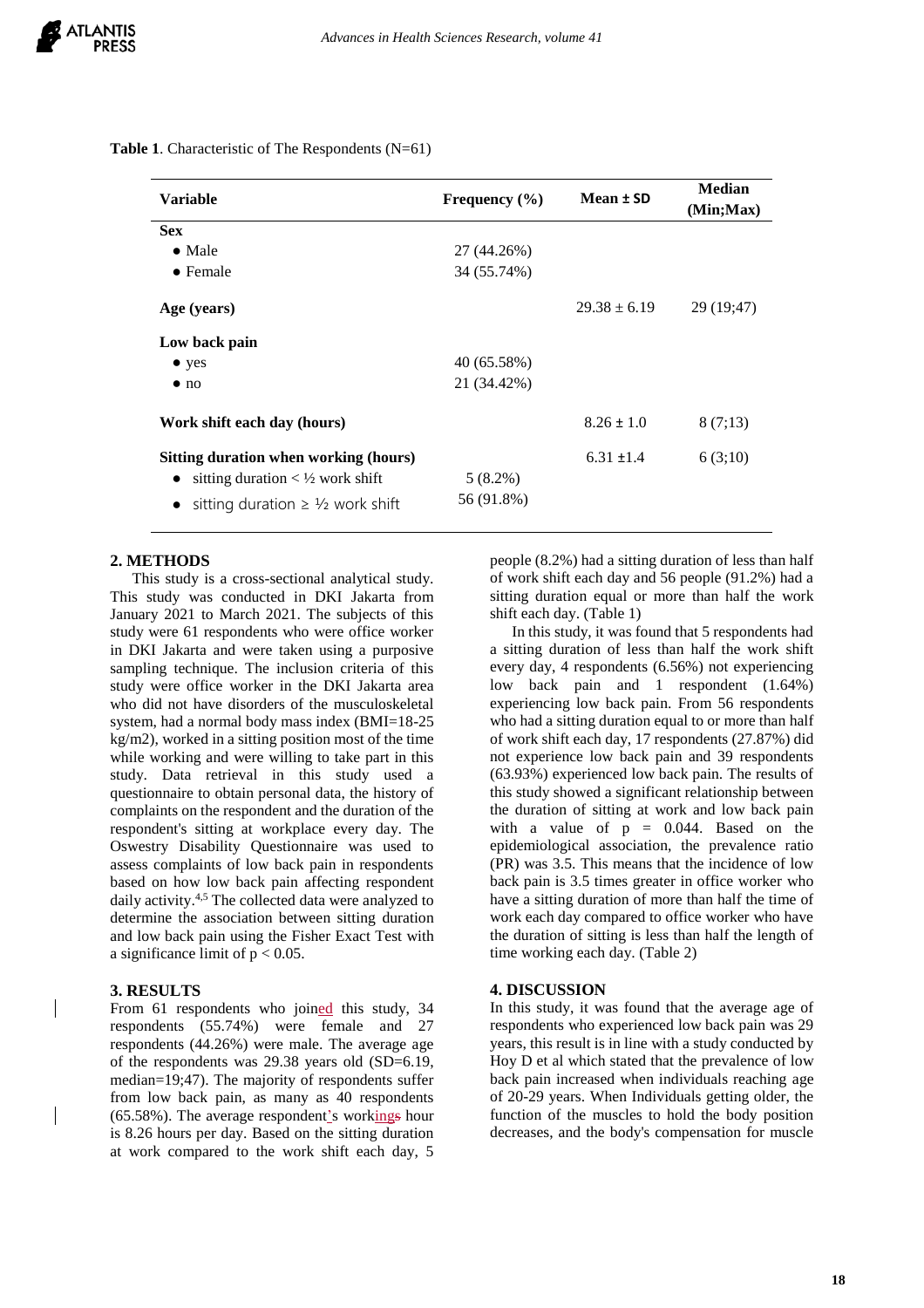fatigue also decreases and can cause pain in the lower back area.<sup>6</sup>

**Table 2.** The Relationship between Sitting Duration and Low Back Pain *Cross Tabulation* (N=61)

|                                                | <b>Low Back Pain</b> |                | <b>PR</b> | <i>p</i> -value |
|------------------------------------------------|----------------------|----------------|-----------|-----------------|
|                                                | Yes                  | N <sub>0</sub> |           |                 |
| <b>Sitting duration at work</b>                |                      |                |           |                 |
| Sitting duration $\geq \frac{1}{2}$ work shift | $39(63, -93%)$       | $17(27,37\%)$  | 3.5       | $0.044*$        |
| Sitting duration $\lt\frac{1}{2}$ work shift   | $1(1.564\%)$         | $4(6.56\%)$    |           |                 |
| $*D$ $$ $$ $$ $$ $C$ $$ $A$ $B$                |                      |                |           |                 |

\*P value significant, p<0.05

In this study, it was found that the average sitting duration of respondents who experienced low back pain was 6.31 hours per day, this is in line with a study conducted by Gupta et al., which found that office workers sat for 4-6 hours every day tend to experience lower back pain. The theories that can explain the relationship between sitting duration and low back pain such as increased intradiscal pressure, reduced lower back muscle strength, and stiffness in the spine.<sup>14</sup>

This study also incline with the study conducted by Goncharenko et al. In the study was said that worker who sat for more than 3 hours every day had a greater risk of experiencing low back pain. This is thought to be influenced by risk factors such as individual risk factors such as age and muscle, bone, and joint injuries, as well as occupational risk factors such as prolonged sitting, workload, and psychosocial stress at work. 15

Table 2 shows that office worker who have a sitting duration equal to or more than half their work shift are 3.5 times more prone to low back pain compared to office worker who have a sitting duration of less than half their work shift (prevalence ratio  $= 3.5$ ), these results are in line with the results of the study of Lis et al. which shows the prevalence of low back pain increases up to 50% in the population of worker who have a sitting duration equal to or more than half the work shift. This occurs due to several factors such as habits at work such as uninterrupted sitting for a long time, in an upright position, and psychosocial factors like stress, assignment at office and duration of work each day. 10

# **5. CONCLUSION**

In this study, it was found that the number of office worker in DKI Jakarta who had a sitting duration of more than half of the work shift period was 91% and the number of office worker in DKI Jakarta who had a sitting duration of less than half of the work shift period was 9%. Complaints of low back pain experienced as much as 65.57% and no lower back pain as much as 34.43%. Based on this study, it can be concluded that there is a significant effect of sitting duration on low back pain in DKI Jakarta office worker.

# **6. SUGGESTION**

In future studies, it is expected to consider other risk factors such as age, gender, and psychological stress. Companies and office worker are expected to be more conscious of the risk of low back pain and do take preventive measures and build a healthy supportive working space.

# **REFERENCES**

- [1]. Duthey B. Background Paper 6.24 low back pain: priority medicines for Europe and the world. WHO; 2013.
- [2]. Krismer M, Tulder V. Strategies for prevention and management of musculoskeletal conditions: Low back pain (non-specific). Best Pract Res Clin Rheumatol. Feb 2007;21(1):77– 91.
- [3]. O'Sullivan P, Caneiro JP, O'Keeffe M, O'Sullivan K. Unraveling the complexity of low back pain. J Orthop Sports Phys Ther. Nov 2016;46(11):932–7.
- [4]. Delito A, George SZ, Dillen VL, Whittmen JM, Sowa G, Shekelle P, et al. Low Back Pain Clinical Practice Guidelines Linked to the International Classification of Functioning, Disability, and Health from the Orthopaedic Section of the American Physical Therapy Association. Journal of Orthopaedic And Sports Physical Therapy. 2012;42(4):A1-A57.
- [5]. Ostelo RWJG, de Vet HCW. Clinically important outcomes in low back pain. Best